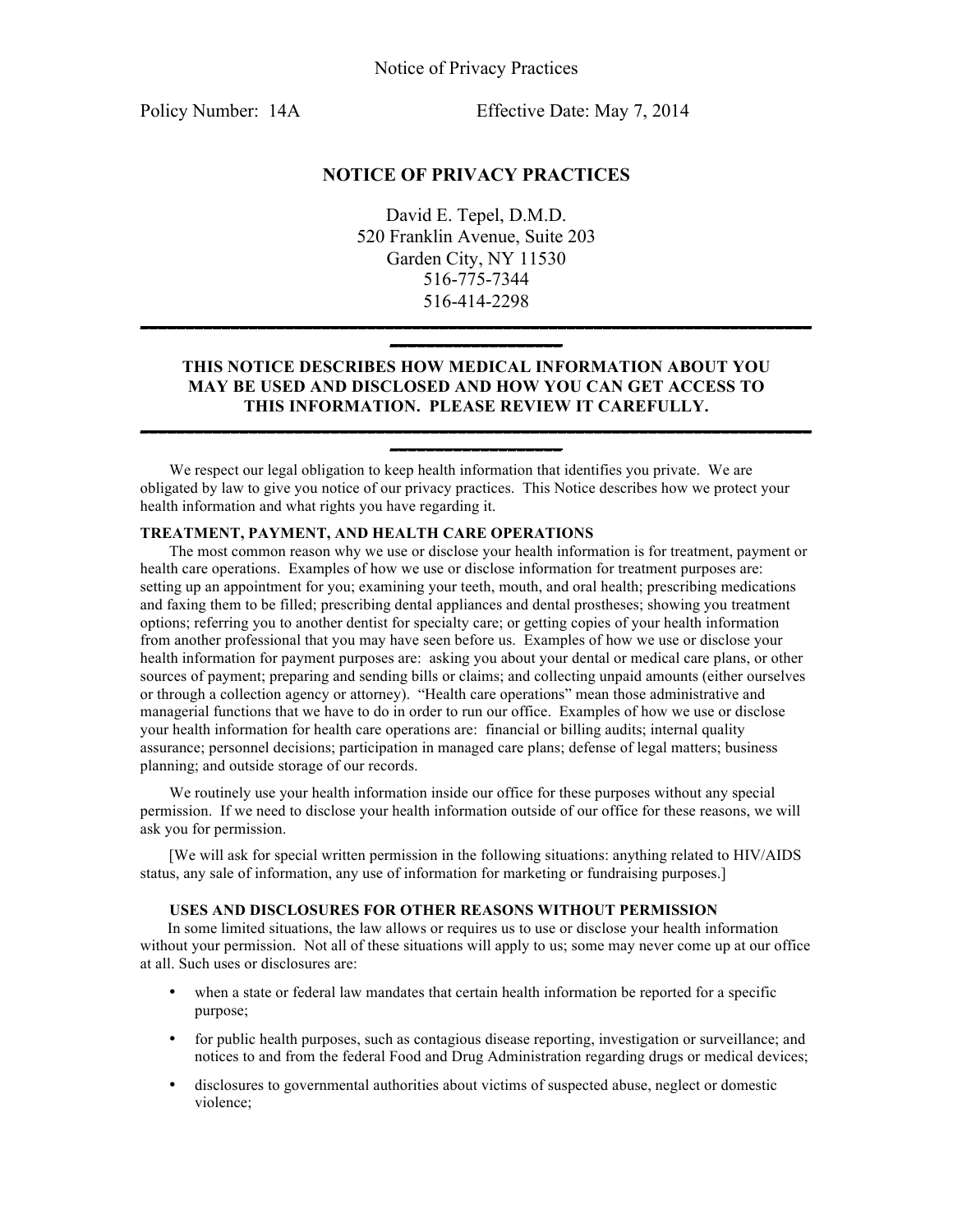- uses and disclosures for health oversight activities, such as for the licensing of doctors; for audits by Medicare or Medicaid; or for investigation of possible violations of health care laws;
- disclosures for judicial and administrative proceedings, such as in response to subpoenas or orders of courts or administrative agencies;
- disclosures for law enforcement purposes, such as to provide information about someone who is or is suspected to be a victim of a crime; to provide information about a crime at our office; or to report a crime that happened somewhere else;
- disclosure to a medical examiner to identify a dead person or to determine the cause of death; or to funeral directors to aid in burial; or to organizations that handle organ or tissue donations;
- uses or disclosures for health related research;
- uses and disclosures to prevent a serious threat to health or safety;
- uses or disclosures for specialized government functions, such as for the protection of the president or high ranking government officials; for lawful national intelligence activities; for military purposes; or for the evaluation and health of members of the foreign service;
- disclosures of de-identified information;
- disclosures relating to worker's compensation programs;
- disclosures of a "limited data set" for research, public health, or health care operations;
- incidental disclosures that are an unavoidable by-product of permitted uses or disclosures;
- disclosures to "business associates" who perform health care operations for us and who commit to respect the privacy of your health information.

#### **APPOINTMENT REMINDERS**

We may call or write to remind you of scheduled appointments, or that it is time to make a routine appointment. We may also call or write to notify you of other treatments or services available at our office that might help you. Unless you tell us otherwise, we will mail you an appointment reminder on a post card, and/or leave you a reminder message on your home answering machine or with someone who answers your phone if you are not home.

### **OTHER USES AND DISCLOSURES**

We will not make any other uses or disclosures of your health information unless you sign a written "authorization form." The content of an "authorization form" is determined by federal law. Sometimes, we may initiate the authorization process if the use or disclosure is our idea. Sometimes, you may initiate the process if it's your idea for us to send your information to someone else. Typically, in this situation you will give us a properly completed authorization form, or you can use one of ours.

If we initiate the process and ask you to sign an authorization form, you do not have to sign it. If you do not sign the authorization, we cannot make the use or disclosure. If you do sign one, you may revoke it at any time unless we have already acted in reliance upon it. Revocations must be in writing. Send them to the office contact person named at the beginning of this Notice.

#### **YOUR RIGHTS REGARDING YOUR HEALTH INFORMATION**

The law gives you many rights regarding your health information. You can:

• ask us to restrict our uses and disclosures for purposes of treatment (except emergency treatment), payment or health care operations. We do not have to agree to do this, but if we agree, we must honor the restrictions that you want. We must honor a restriction not to send information to a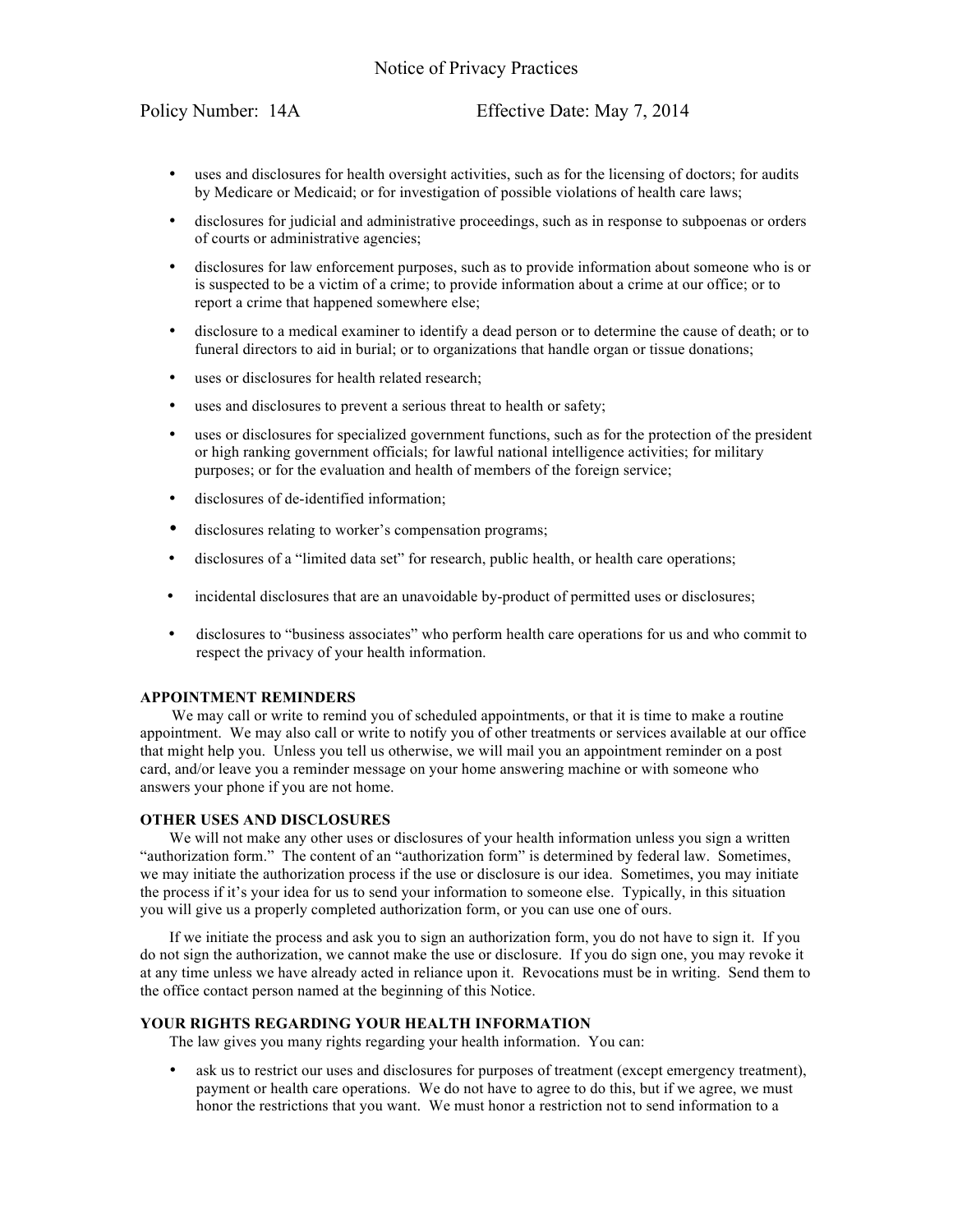health care plan regarding any service for which you have already made full payment. To ask for a restriction, send a written request to the office contact person at the address, fax or E Mail shown at the beginning of this Notice.

- ask us to communicate with you in a confidential way, such as by phoning you at work rather than at home, by mailing health information to a different address, or by using E mail to your personal E Mail address. We will accommodate these requests if they are reasonable, and if you pay us for any extra cost. If you want to ask for confidential communications, send a written request to the office contact person at the address, fax or E mail shown at the beginning of this Notice.
- ask to see or to get photocopies of your health information. By law, there are a few limited situations in which we can refuse to permit access or copying. For the most part, however, you will be able to review or have a copy of your health information within 10 days of asking us. You may have to pay for photocopies in advance. If we deny your request, we will send you a written explanation, and instructions about how to get an impartial review of our denial if one is legally available. If you want to review or get photocopies of your health information, send a written request to the office contact person at the address, fax or E mail shown at the beginning of this Notice.
- ask us to amend your health information if you think that it is incorrect or incomplete. If we agree, we will amend the information within 60 days from when you ask us. We will send the corrected information to persons who we know got the wrong information, and others that you specify. If we do not agree, you can write a statement of your position, and we will include it with your health information along with any rebuttal statement that we may write. Once your statement of position and/or our rebuttal is included in your health information, we will send it along whenever we make a permitted disclosure of your health information. By law, we can have one 30 day extension of time to consider a request for amendment if we notify you in writing of the extension. If you want to ask us to amend your health information, send a written request, including your reasons for the amendment, to the office contact person at the address, fax or E mail shown at the beginning of this Notice.
- get a list of the disclosures that we have made of your health information within the past six years (or a shorter period if you want). By law, the list will not include: disclosures for purposes of treatment, payment or health care operations; disclosures with your authorization; incidental disclosures; disclosures required by law; and some other limited disclosures. You are entitled to one such list per year without charge. If you want more frequent lists, you will have to pay for them in advance. We will usually respond to your request within 60 days of receiving it, but by law we can have one 30 day extension of time if we notify you of the extension in writing. If you want a list, send a written request to the office contact person at the address, fax or E mail shown at the beginning of this Notice.
- get additional paper copies of this Notice of Privacy Practices upon request. It does not matter whether you got one electronically or in paper form already. If you want additional paper copies, send a written request to the office contact person at the address, fax or E mail shown at the beginning of this Notice.
- be notified by us in a timely manner of any breach of the privacy and confidentiality of your unsecured protected health information, which we will provide to you in accordance with law and take all appropriate measures to address.

## **OUR NOTICE OF PRIVACY PRACTICES**

By law, we must abide by the terms of this Notice of Privacy Practices until we choose to change it. We reserve the right to change this notice at any time as allowed by law. If we change this Notice, the new privacy practices will apply to your health information that we already have as well as to such information